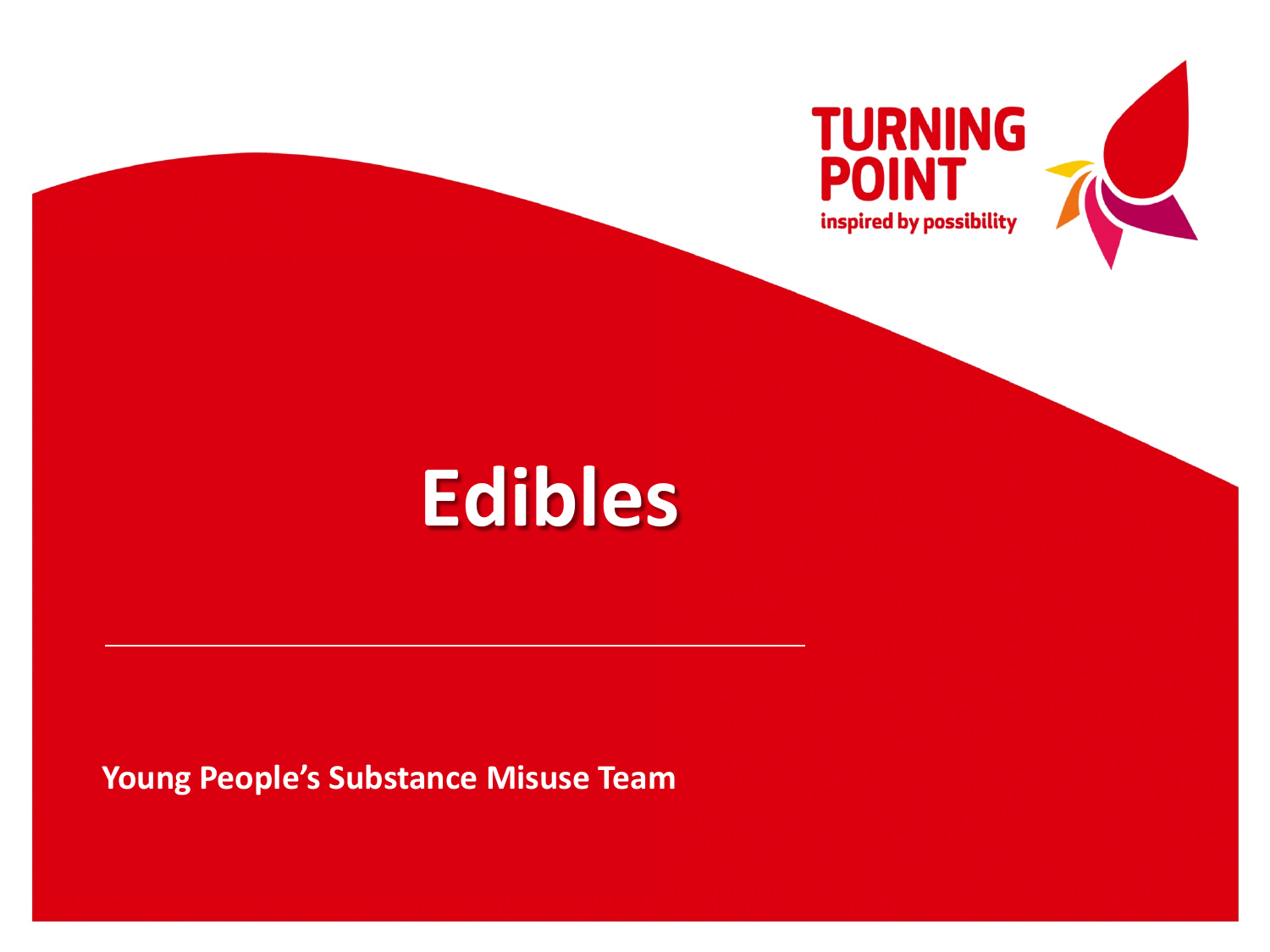







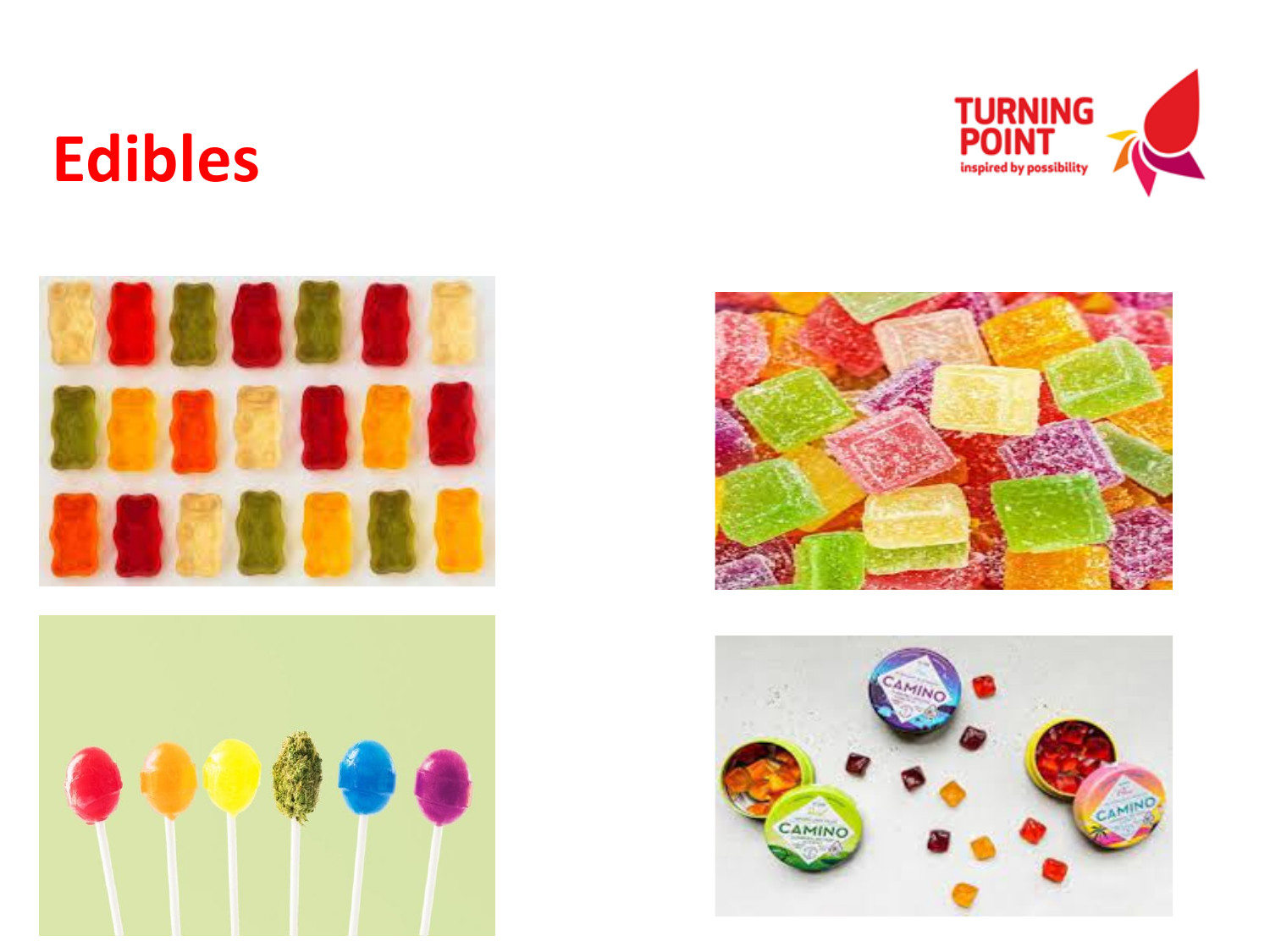

- **Edibles are food products that are infused with Cannabis.**
- **Eating products that are laced with cannabis is becoming more popular with young people.**
- **Edibles often contain a large amount of THC which is the main active ingredient in cannabis and what causes the high.**
- **The effects from eating cannabis take 1-4 hours to be felt, this is because food is absorbed through the liver, stomach then blood stream and so the effects take longer. Because of this, users may end up taking more as they feel like the cannabis isn't working.**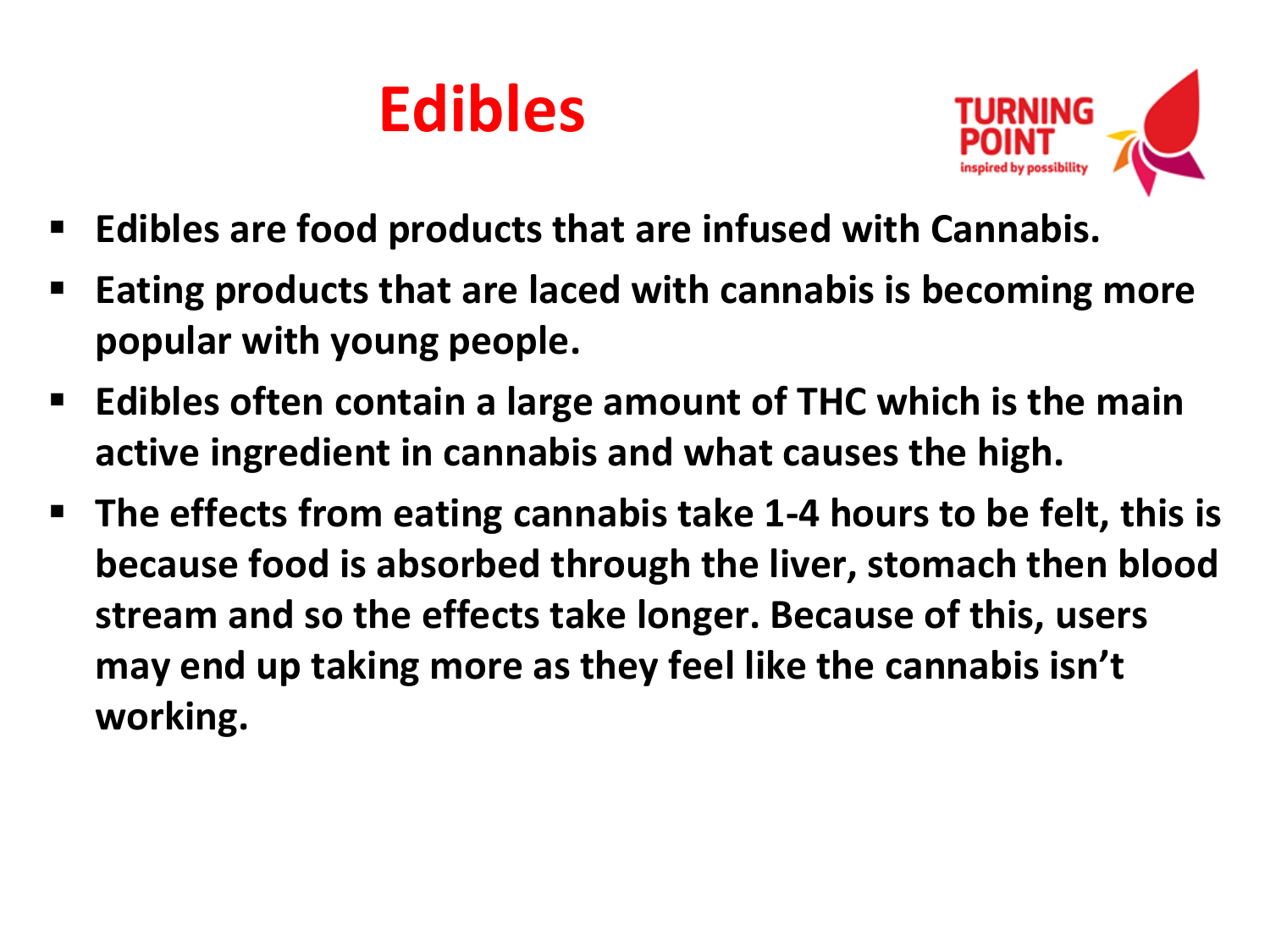

- **You can buy CBD or THC edibles**
- **Available online or in shops in the UK or online**
- **Usually about £20.00 for a pack of 30 or £1:00 each**
- **When consumed, edibles can make the user experience psychotic episodes, hallucinations, paranoia and panic attacks**
- **Some can contain as little as 75mg or as much as 600mg of THC.**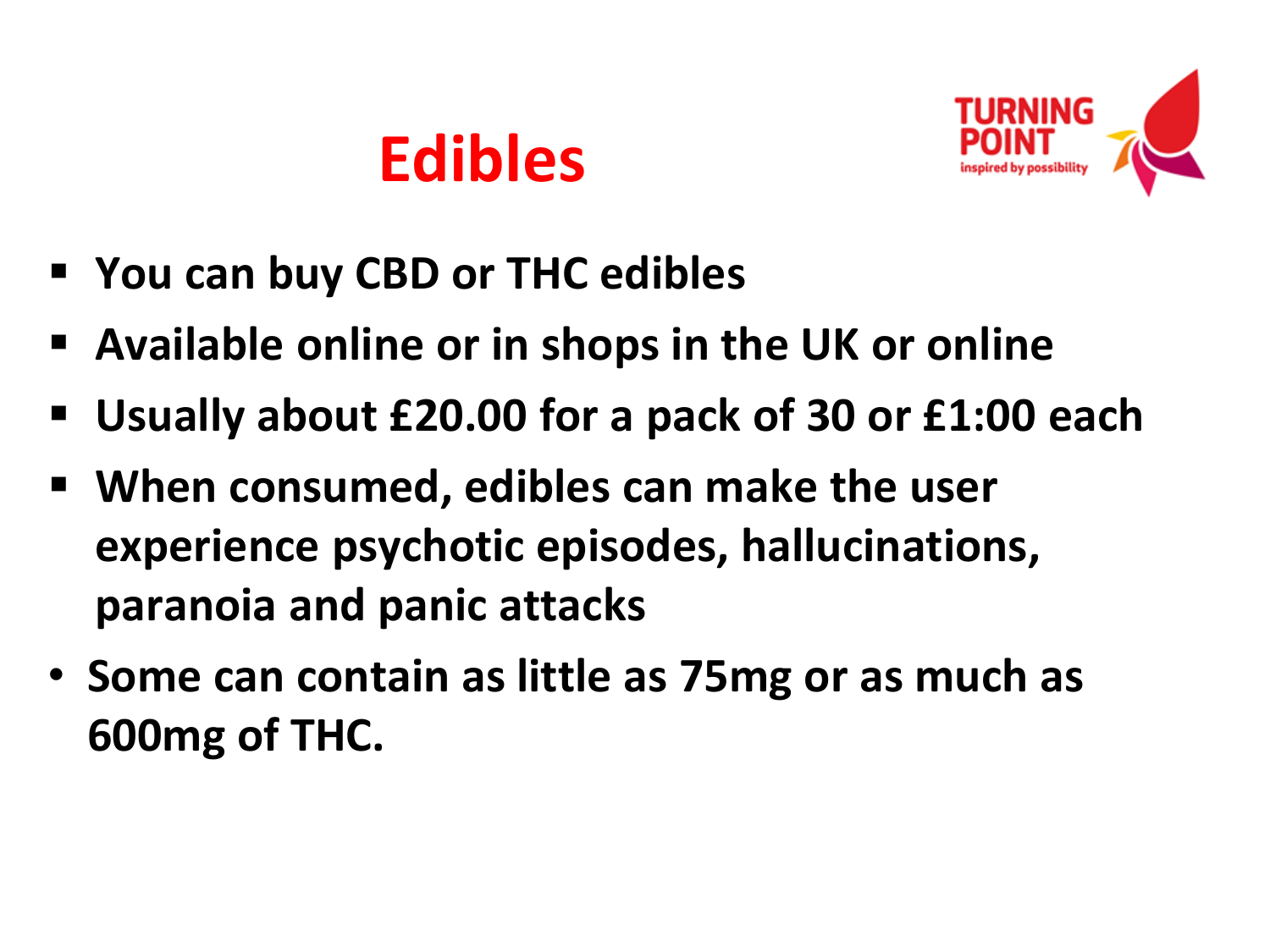

- **THC edibles are illegal for yp and adults**
- **CBD edibles are illegal for yp but not adults (but must have less than 0.2% THC content)**
- **THC edibles are unregulated and cannot account for how much THC is in each sweet.**
- **Young People have been taken to hospital due to overdosing on Edibles (mainly THC edibles)**
- **Young People are making and selling edibles**